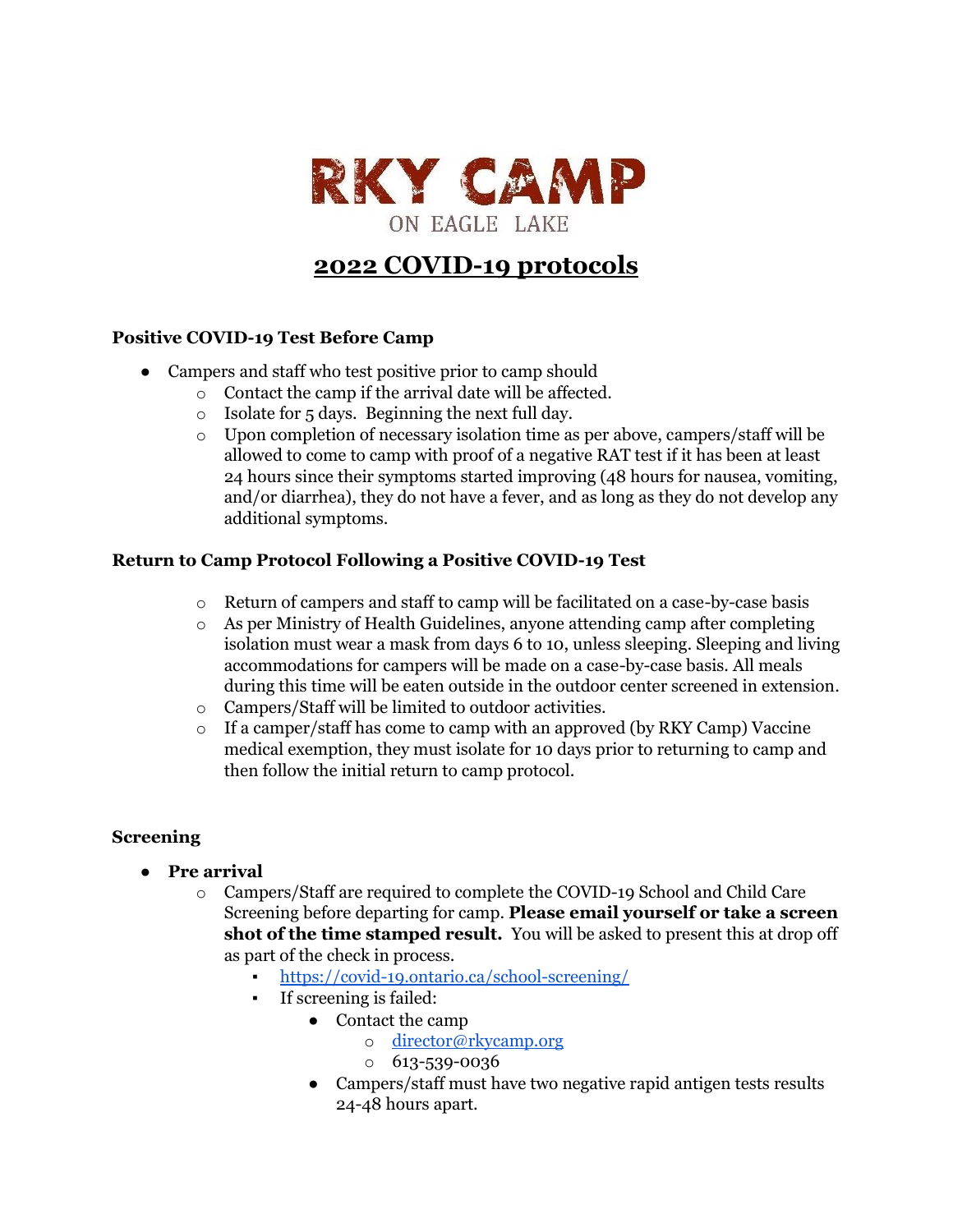- Campers/staff will be allowed to come to camp if it has been at least 24 hours since their symptoms started improving (48 hours for nausea, vomiting, and/or diarrhea), they do not have a fever, and as long as they do not develop any additional symptoms.
- Upon arrival at camp, campers/staff may be required to do a Rapid Antigen Test
- **Daily**
	- o Staff self screen before coming to breakfast based on Ontario Screening Tool for schools and childcare settings.
		- If screening is failed, staff to see the wellness team.
	- o Campers self screen before coming to breakfast and will be asked to notify their staff members if they are experiencing any COVID-19 symptoms – based on the COVID-19 School and Child Care Screening. Staff will then contact the wellness team for assessment.
		- COVID assessment includes establishing if symptoms are not COVID related (dehydration headache, seasonal allergies, pre existing cough etc) as well as a rapid antigen test.
	- o If a camper or staff is **presumed** to have COVID-19, they must begin an isolation period and be picked up from camp. To return to camp the following requirements must be met:
		- Campers/staff must have two negative rapid antigen tests results 24 hours apart.
		- Campers/staff will be allowed to come to camp if it has been at least 24 hours since their symptoms started improving (48 hours for nausea, vomiting, and/or diarrhea), they do not have a fever, and as long as they do not develop any additional symptoms.
		- Upon arrival at camp, campers/staff may be required to do a Rapid Antigen Test
	- o If a camper or staff **test positive** for COVID-19, they must begin a 5 day isolation period at home (starting the day after the positive test). The process for returning to camp after the 5 day isolation period will be discussed on a case by case basis with families and our wellness team as well as the camp director.

## **Testing**

- **Pre arrival**
	- o All staff and campers must complete one Rapid Antigen Test (RAT) 48 hours before arriving to camp and a second RAT the morning of their departure for camp.
		- <https://covid-19.ontario.ca/rapid-test-locator>
		- If you are unable to procure rapid tests, please contact the camp a minimum of two weeks before your scheduled session.
	- o **Campers/staff will attest to this via a signed attestation at camp drop off**.
- **On going**
	- o Staff to self-test via a rapid antigen test twice per week.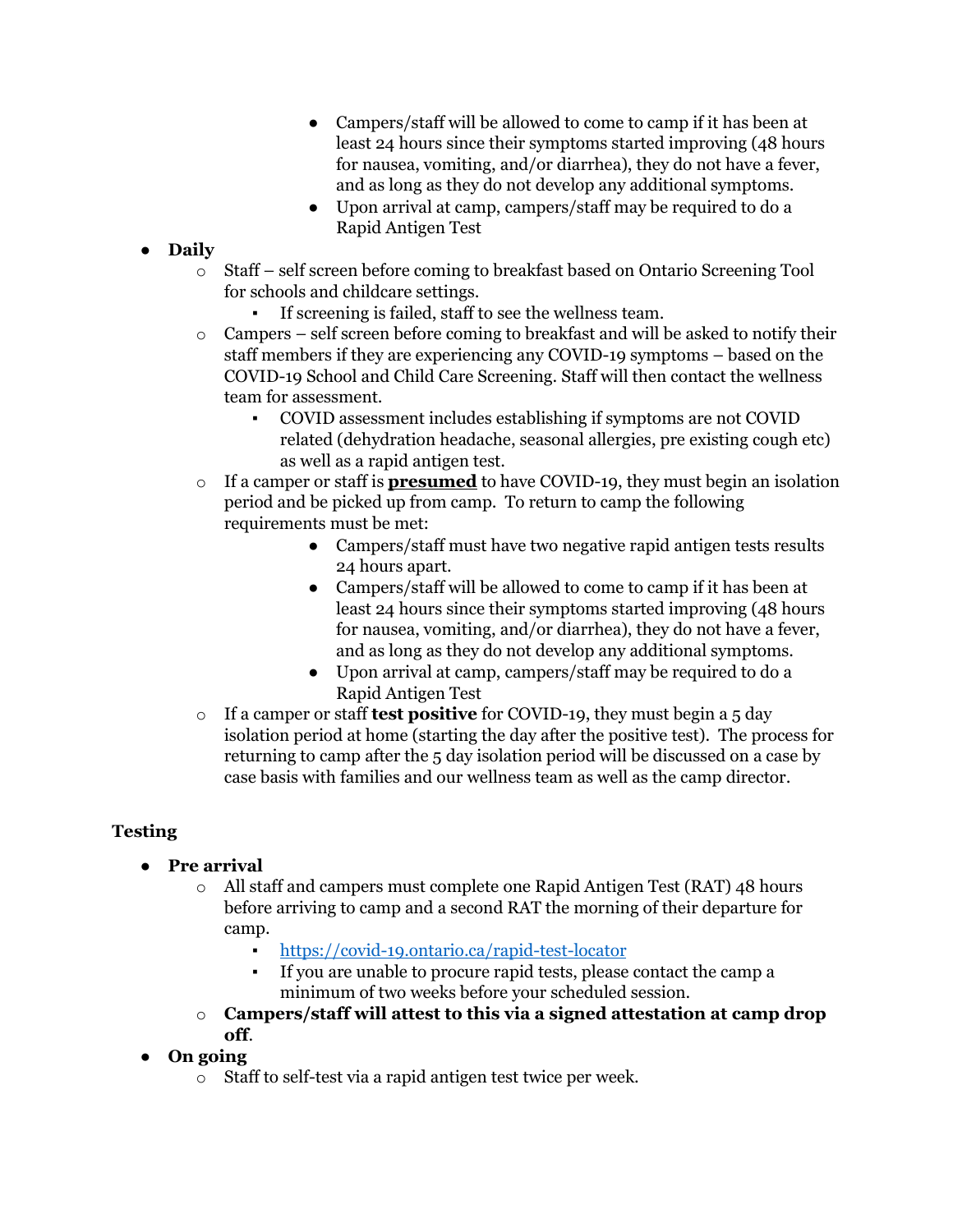### ● **Symptoms**

- o Test via Rapid Antigen Test if required as per Ontario Screening Tool for schools and childcare settings. <https://covid-19.ontario.ca/school-screening/>
	- If negative, treat symptoms as required. Which may or may not include an isolation period.
	- If positive, camper/staff goes home as soon as possible (see screening for next steps)

#### **Masking**

● To be worn if required or recommended by Public Health or Ministry of Health guidance documents.

#### **Cohorts/Social Distancing**

- We will be organizing indoor space and programming to limit the mixing of different sections of camp for the first 5 days campers are on site. All of camp will eat in our newly constructed dining hall as it is fitted with an air circulation system and has a floor space of 5000 sq feet.
- RKY Camp will not be cohorting or enforcing Social Distancing as it relates to outdoor programming this summer.

#### **Hand washing and Sanitization**

- Handwashing prior to all meals will be strongly encouraged.
- Hand sanitizer will be used by all campers/staff entering the dining hall prior to meals.
- Hand sanitizer will be made available throughout camp including, living spaces, program spaces, washrooms and on out trips.
- Campers and staff will be required to sanitize their hands before entering any indoor space at camp

#### **Cleaning and Disinfecting**

- All frequently/commonly touched or shared surfaces on site will be cleaned twice daily and disinfected as frequently as is necessary to maintain a sanitary condition.
- All program equipment will be cleaned and disinfected as frequently as is necessary to maintain a sanitary condition.